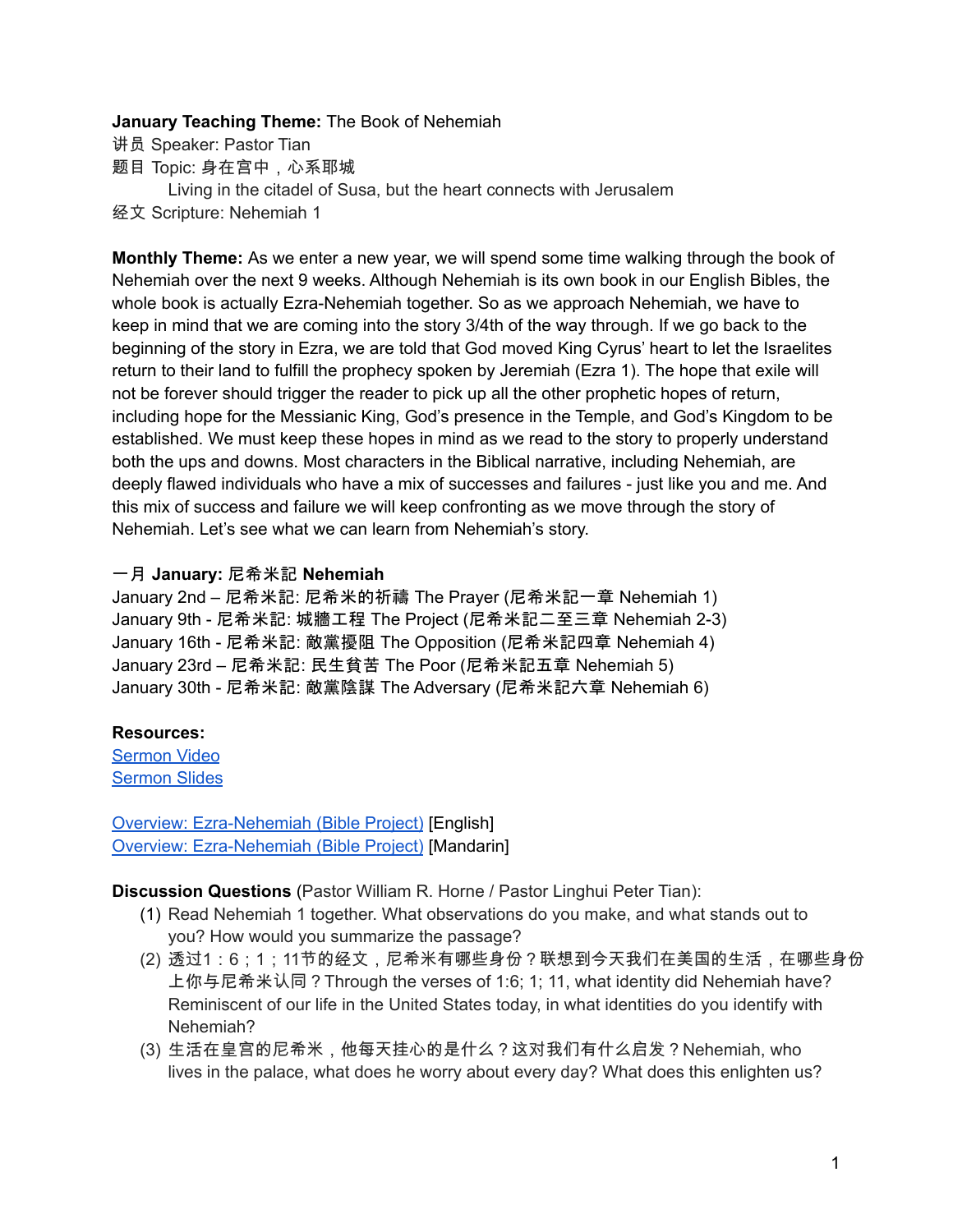- (4) 思考当下的信仰生活,在哪一方面(内心、家庭、婚姻、人际关系等等)失去了属灵城墙的 保护,在2022年,你将做出如何的改变?Thinking about the current faith life, in which aspect (inner heart, family, marriage, interpersonal relationship, etc.) the protection of the spiritual wall has been lost, how will you change in 2022?
- (5) 透过尼1章,尼希米在哪些方面给我们树立了美好的榜样,从中你学到了什么?Through Nehemiah 1, in what ways did Nehemiah set us a good example, and what have you learned from it?

## **Important Notes** (Pastor William R. Horne)**:**

Notes on Q1: As you read through this chapter, make sure you recall the context from both the [Monthly](#page-0-0) Theme section and the Bible [Project](#page-0-1) video. Context is key to understanding the movements of the story.

Notes on Q2: Nehemiah's identity is an exile in Babylon whose heart was back in Jerusalem. We, too, as the people of God, live as a people "in exile" in this world as members of the Kingdom of God. As we have spoken about before, the Babylonian Exile event for Israel becomes a Biblical image used to describe the state of humanity as a whole. Similarly, the notion of Babylon in the Bible becomes a descriptor for all oppressive empires throughout history (this is how the book of Daniel and Revelation use the image). The nations become like beasts when they exalt their power and economic security as a false god and then demand allegiance (this has happened throughout history and continues to happen). We, however, must live with our allegiance to the one true King - Jesus the Christ. The prophet Jeremiah tells us that living as Kingdom exiles in this world calls us not violently to revolt against "Babylon-like" nations nor give in to their ideals. We are to instead "seek the cities welfare" while living as a witness and by the ethics of the Kingdom of God (Jeremiah 29). This is Nehemiah's position as an Israelite exile in Babylon. (Similarly, many in our church body may experience this tension of "exile" at a greater capacity within the immigrant experience - holding pieces of home in China and the United States. This immigrant experience should equip our congregation well to embrace the identity of "Kingdom exiles" who are "in this world, but not of it" as the Apostle Paul writes.)

Notes on Q4&5: As we examine Nehemiah 1, he sets out a helpful pattern for change. Notice the process that Nehemiah goes through:

- (1) First, Nehemiah mourns and laments the ways in which God (YHWH) has not been honored (seen in the destruction of Jerusalem) and the ways in which God's people (Nehemiah included) have acted in ways against God's purposes (sin, evil, iniquity).
- (2) Second, Nehemiah fasts and prays before God concerning these things. He laments that things are not right is brought before God, trusting God as the only one who can fix this mess.
- (3) Third, out of lament, fasting, and prayer, Nehemiah confessed his sin (and his communities sin), repenting (turning away from) his evil actions.
- (4) Fourth, out of this confession and repentance, Nehemiah "returns to God" and is spurred on towards action in chapter 2. God's grace and favor empower Nehemiah for change